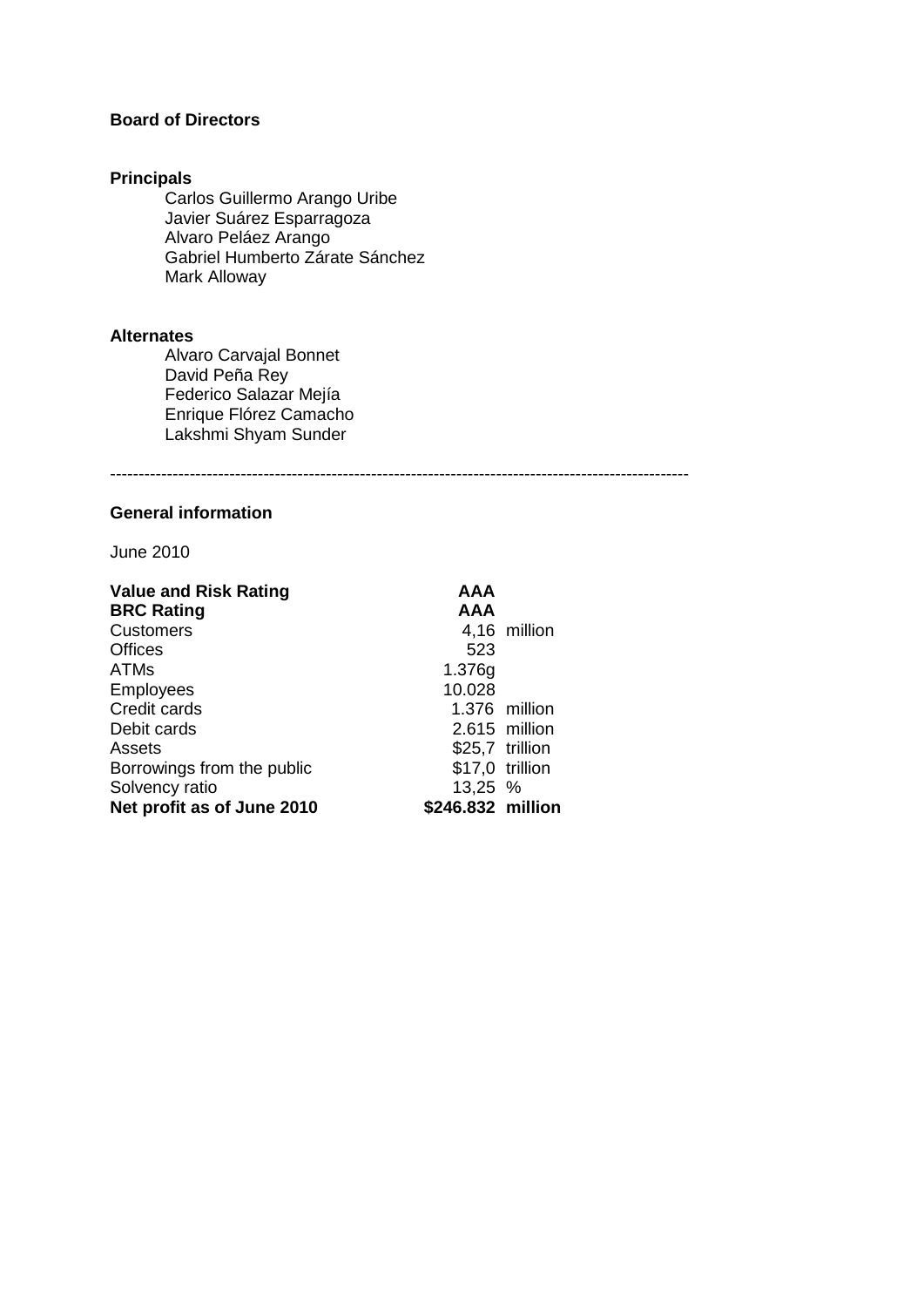#### **Report of the Board of Directors and the President to the General Stockholders' Meeting January - June 2010**

#### **Messrs Stockholders**:

It is a pleasure for us to present the report of the Bank's activities as of June 2010.

The first half of the year was characterized by the recovery of the main sectors of the economy, a reduction in interest rates and an inflation that remains low.

Growth forecasts of the Colombian economy for the second half of the year exceed 5%. This generates a proper environment for the growth of the financial sector and, therefore, a higher volume of portfolio disbursements.

On the other hand, the economic policies of the new government are focused on encouraging sectors such as agriculture, infrastructure, innovation and technology, home construction and mining, which were essential within the Bank's strategy.

Favored by these economic and market conditions, during this six month period, the Stockholders' Meeting and the Board of Directors jointly defined and approved the Regulations for the issuance of preferential shares that will be offered to the market by the second half of 2010.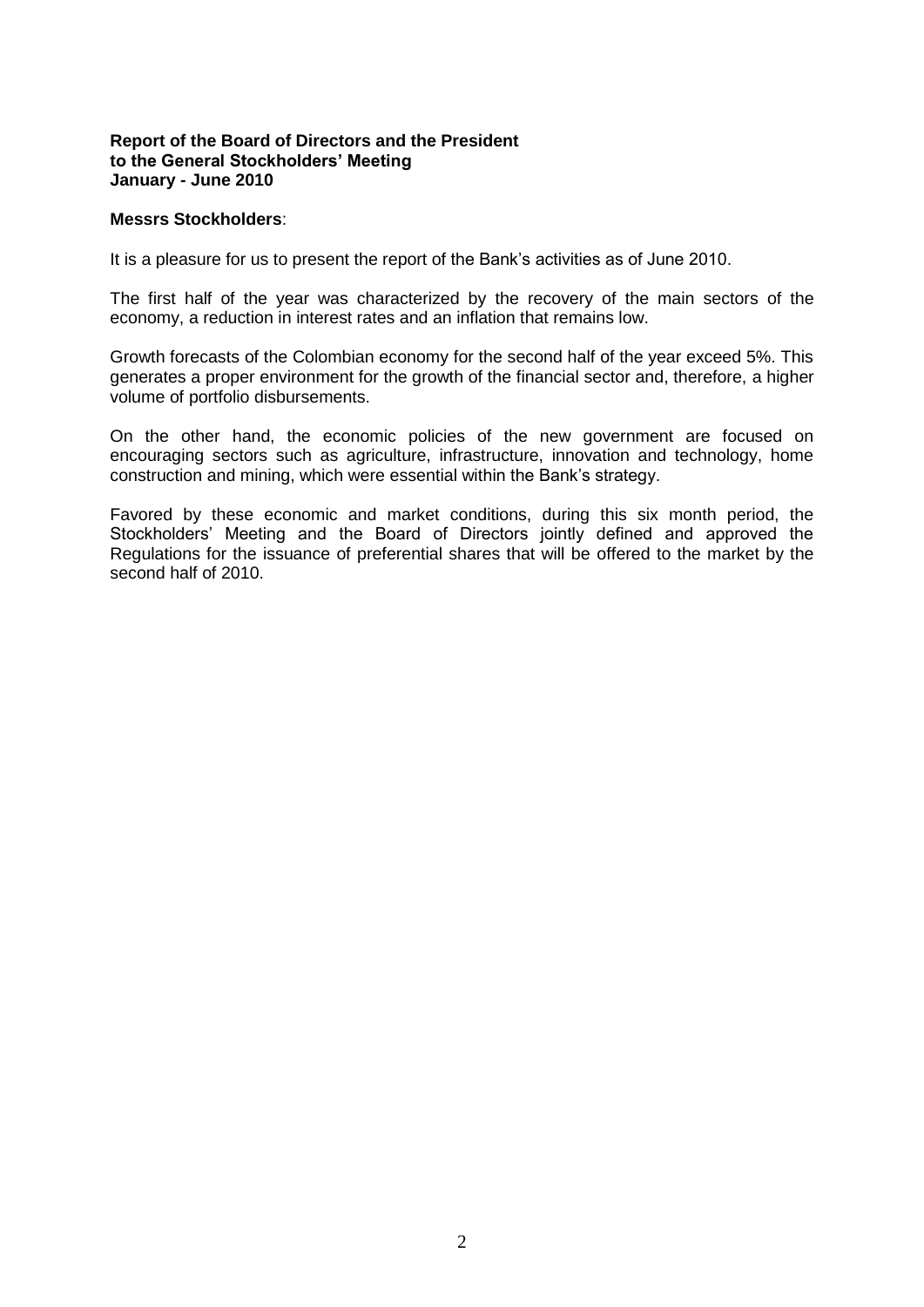### **1.1. Economic Environment**.

As a result of the world's economic recovery, of the anti-cyclic program undertaken by the national government, of the low domestic interest rates and of the expansion of the mining sector, the Colombian economy expands at a good rhythm in the year to date 2010. According to the Central Bank, the Colombian economy will grow in a range from 3.5% to 5.5% with a more likely growth scenario of 4.5%.

As far as inflation is concerned, as a consequence of an El Niño event a lot more moderate than initially anticipated, food prices are increased at moderate rates.

#### **1.2 Gross Domestic Product**.

The Dane informed that during the first quarter of 2010 the Colombian economy grew 4.4% in real terms in respect to the same quarter of 2009. The GDP figures were subject to important methodological changes and thus, the data of the past few quarters had significant changes. For example, in the consolidated of 2009 the economy that had grown 0.4% in real terms under the previous methodology, grew 0.8% in real terms under the new one.





The economic activities that experienced the highest growth in the first three months of 2010 were: the construction and exploitation of mines and quarries. The first activity grew 15.9% in real terms as compared to the first quarter of 2009. This behavior was driven by the expansion of civil works, which increase was 37.9% annual. The GDP of the mining and quarry sector grew 13.2%, this dynamic was supported on the expansion of the oil and gas subsector (18.6%).

The analysis of the added demand for the first quarter of this year indicates a significant recovery of internal consumption. The final consumption grew 4% annually in real terms, which was the result of an increase of 6.1% of government expense and of 3.2% in consumption by homes; investments grew 8% real annually, due mainly to the variation of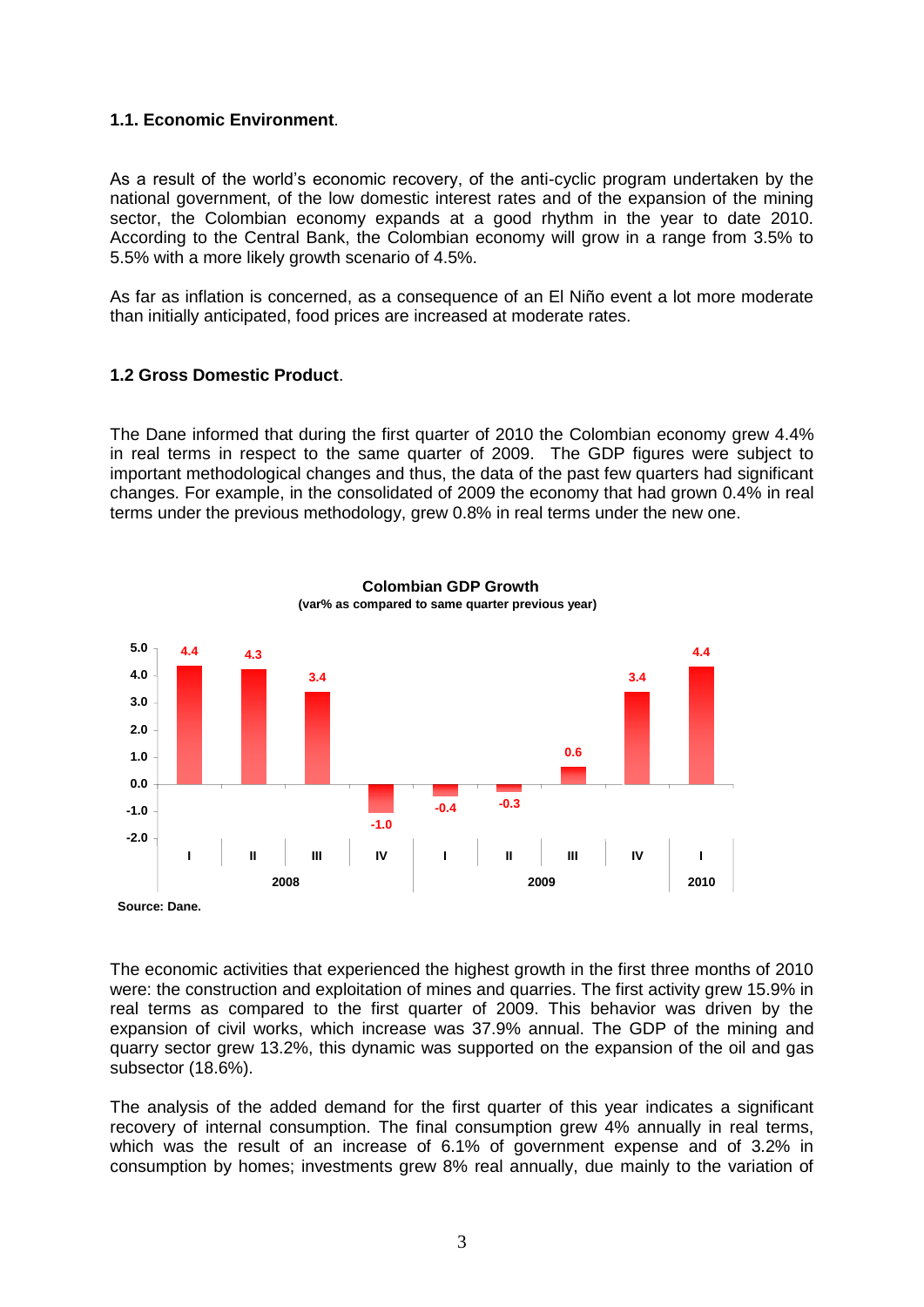the gross formation of fixed capital in the civil works sector. Exports continued maintaining a contractive dynamic, their GDP decreased 7.4%.

In conclusion, the Colombian economy will be more dynamic in respect to the estimates made at the end of 2009. The estimates of the Central Bank suggest that the economy will grow in 2010 from 3.5% to 5.5% with a more likely scenario of 4.5%.



### **1.3 Inflation.**

The first half of 2010, the annual inflation experienced a slight acceleration passing from 2% at the closing of 2009 to 2.25% in June. Analysts' expectations coincide almost unanimously in that inflation will close 2010 very close to the median of the target range of the Central Bank (3%). The expected increase of inflation is related to an increase in food inflation in the rest of 2010.

Price stability is the consequence not only of a stabilization of prices of the basket of nonfood goods, which as of June was growing 2.53% annually, but also moderate increases in food prices, which inflation amounts to just 1.52% annually in June. Notwithstanding the recovery of the domestic demand, the still low levels of utilization of the installed capacity and the downward trend of the exchange rate have permitted to avoid a significant increase in inflationary pressures.

## **1.4. Monetary and fiscal policy.**

During 2009 the Central Bank adopted a strongly expansive monetary policy that was reflected in a significant reduction of the intervention rate (1 day Repo) that went from 9.5% in December 2008 to 3.5% at the closing of last year. In the month of March of this year, and as a consequence of the better results of inflation as compared to the initially anticipated, the Central Bank adjusted again downwards its intervention rate to leave it at 3%. This rate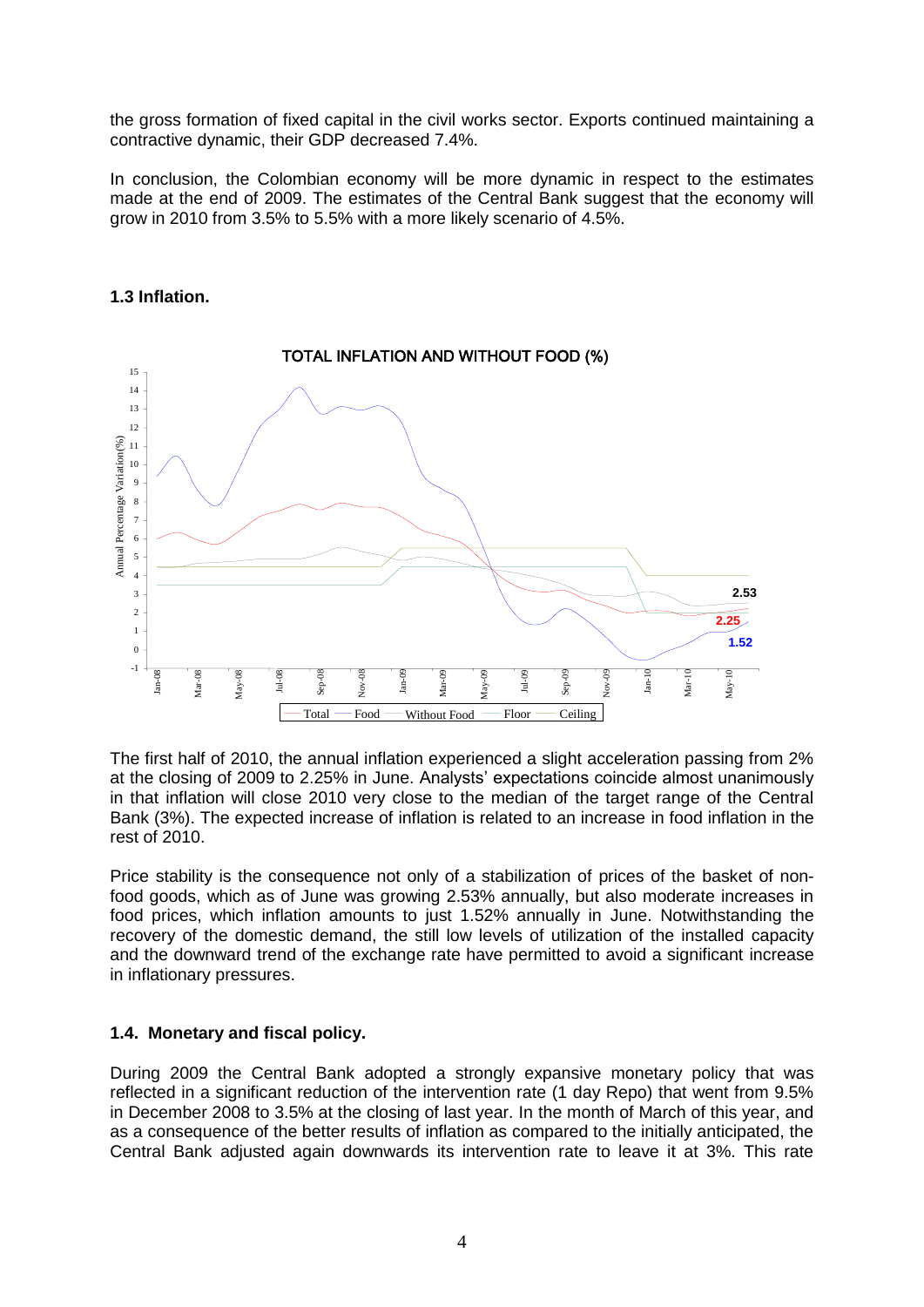reduction has been transferred quickly to the set of active and passive rates in the economy contributing to the fast economic reactivation process.

On fiscal matters, after experiencing in 2009 a deficit of 4.2% as a proportion of the GDP for the Central National Government (CNG) and of 2.6% for the Consolidated Public Sector), a gradual removal has been initiated of tax incentives that were implemented to face the effects of the international crisis. The most important effect of this change is the political posture is observed in the reduction of the investment of the CNG. Fiscal goals for year 2010 are a deficit of 4.4% GDP for the CNG and of 3.6& for the CPS.



## **1.5 Foreign Trade**.

Foreign trade activities were strongly affected in 2009, recording drops of 17.7% in exports and 17.1% in imports. In the 2010 year to date, and notwithstanding the sharp drop in exports to Venezuela, important recovery signs of these activities have been observed and at the closing of May, Colombian exports amounted to USD \$16,136 million, growing 26.6% as compared to the same period of year 2009. On the other hand, imports reached USD \$15,176 million CIF, showing an increase of 16% in respect to the same period the previous year.

### **1.6 Exchange rate**.

Notwithstanding the efforts by the Central Bank, which started last March a program of daily purchases of U.S. dollars that permitted to accumulate US\$1,600 million in international reserves up to last June  $30<sup>th</sup>$ , the U.S. dollar quotation has shown a revaluating trend during the year. In fact, the exchange rate started the year at \$2,011 per US\$1 and at the closing of the first quarter was \$1,900 per US\$1. During the six month period the rate reached a peak in the first week of May of \$2,024 at the time in which the aversion to international risk increased because of the events occurred in Greece and other European countries that have seen their sovereign risk ratings reduce. However, as a result of the adjustment plans and of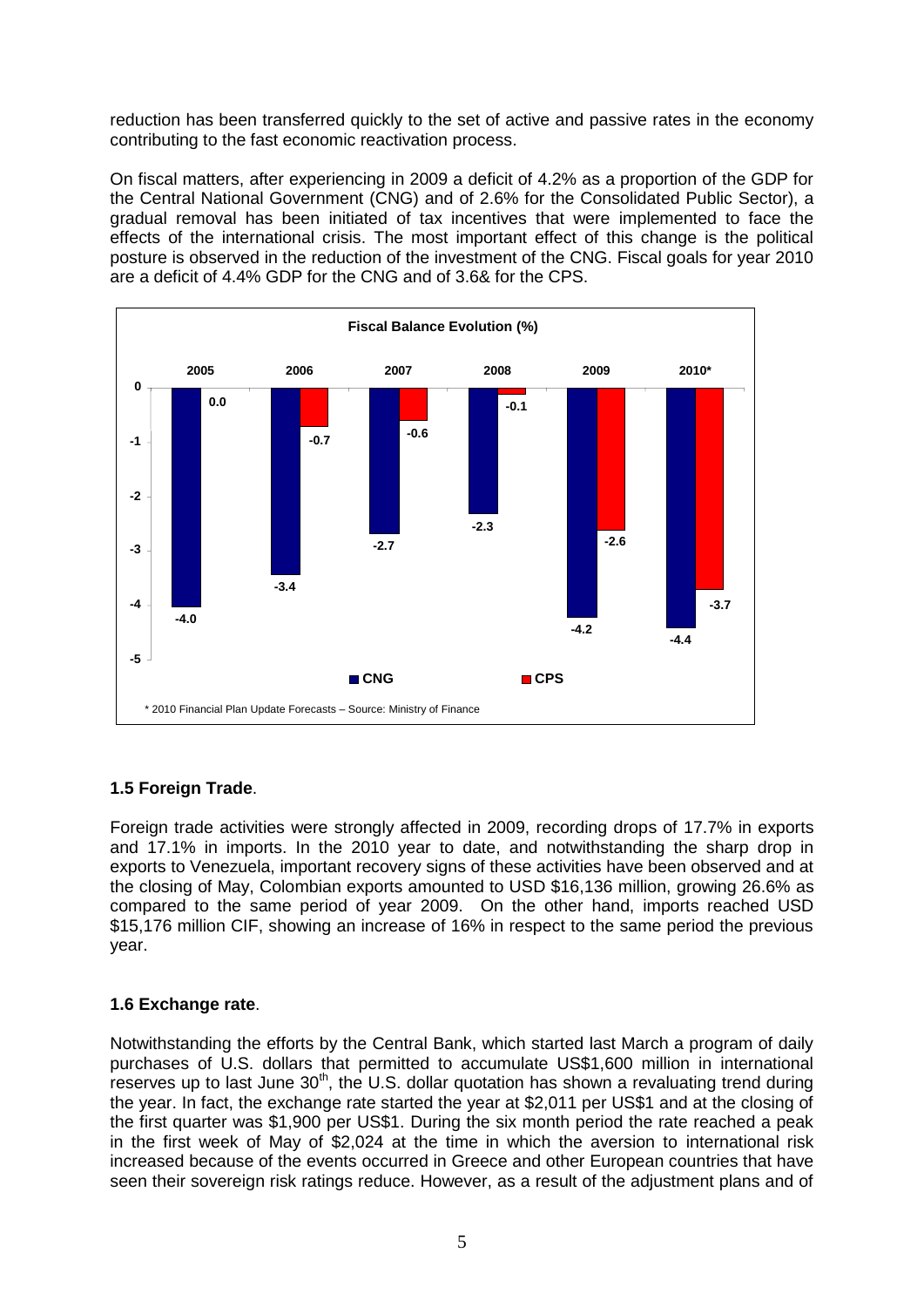a better perception on the status of the European financial system, the U.S. dollar has lost ground in respect to the rest of the currencies, including the Colombian peso. To the peso revaluation have also contributed the receipt of capital resources both public, to finance the fiscal deficit, and private, in the form of direct foreign and portfolio investment.

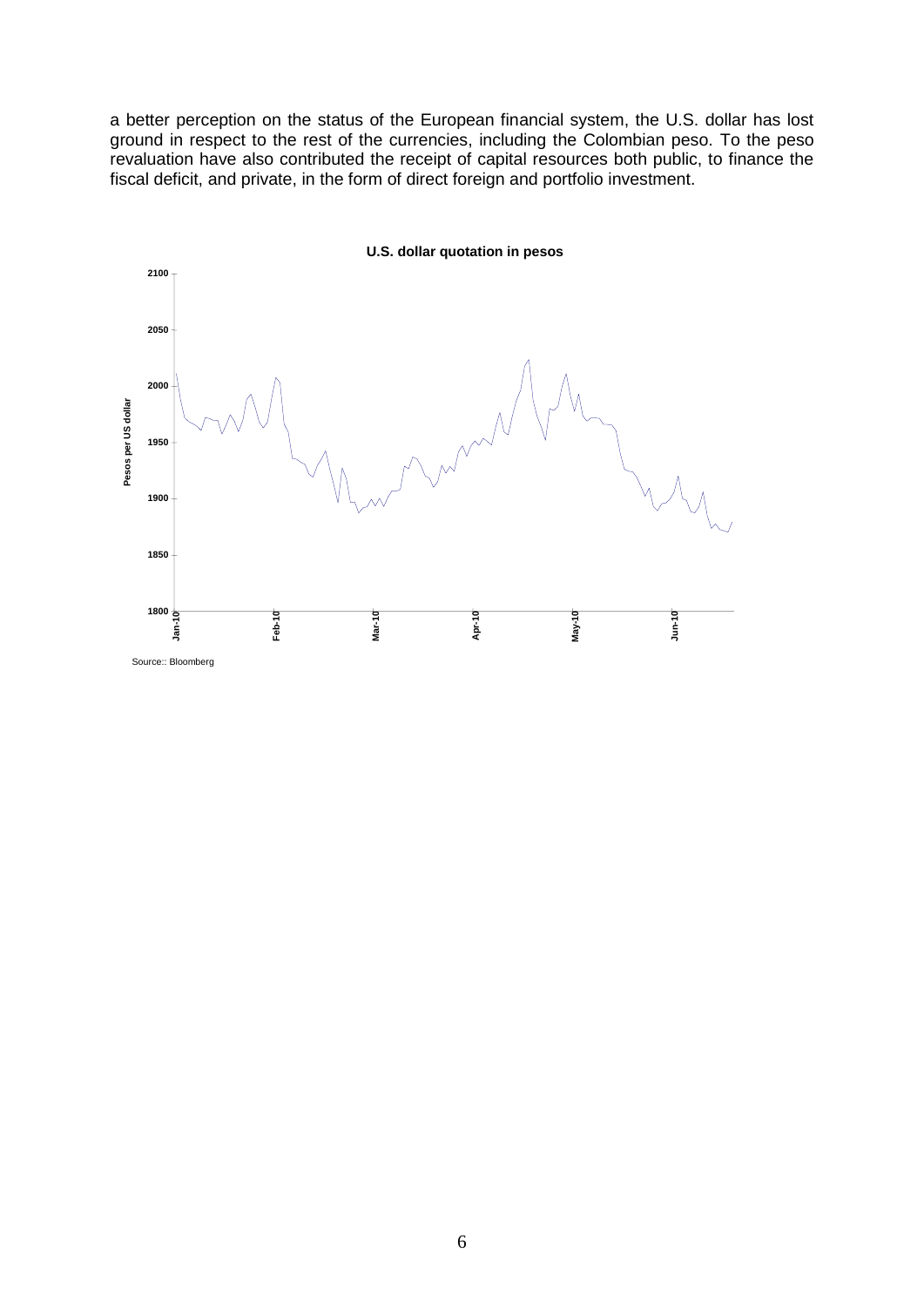### **2. Financial sector first half of 2010**

### **2.1. Balance sheet**

As of June 2010, the amount of assets of the financial sector as a whole showed a variation of 8.7% in respect to the same period of the previous year, reaching a balance of \$244.2 trillion. The investment portfolio totaled \$54.1 trillion, higher by \$8.8 trillion as compared to the same period of last year. Liabilities were \$210.2 trillion, reaching a growth of 7.31% in the past 12 months.

### **2.2. Loan portfolio**

During 2010 the net loan portfolio experienced a growth in excess of 6%. This was due to the growth that occurred mainly in home mortgage, consumer and in the improvement of provisions.

|                                         | i idares in milion hesos)<br><b>June 2010</b><br><b>Growth</b><br><b>June 2009</b> |              |              |                  |  |
|-----------------------------------------|------------------------------------------------------------------------------------|--------------|--------------|------------------|--|
|                                         |                                                                                    |              |              |                  |  |
| <b>Loan Portfolio</b>                   | <b>Value</b>                                                                       | <b>Value</b> | <b>Value</b> | <b>Variation</b> |  |
| Commercial                              | 84                                                                                 | 85.5         | 1.5          | 1.7%             |  |
| Consumer                                | 37.7                                                                               | 41.0         | 3.3          | 8.6%             |  |
| Microcredit                             | 3.5                                                                                | 3.9          | 0.4          | 10.9%            |  |
| Home Mortgage                           | 9.7                                                                                | 11.9         | 2.2          | 22.9%            |  |
| Provisions                              | 7.1                                                                                | 6.5          | (0.6)        | $-8.9%$          |  |
| <b>Net Loan Portfolio</b>               | 127.8                                                                              | 135.8        | 8.0          | 6.2%             |  |
| Home Mortgage + Securitized             | 14.4                                                                               | 16.7         | 2.3          | 16.0%            |  |
| <b>Net Loan Portfolio + Securitized</b> | 132.5                                                                              | 140.6        | 8.0          | 6.1%             |  |

#### **Loan Portfolio – Credit Institutions** (Figures in trillion pesos)

Source: Financial Superintendence of Colombia

As of June 2010, the quality of the system's total loan portfolio shows a significant improvement, passing from 4.70% to 3.95% in the past year. This is due mainly to the improvement in the quality of both the Consumer and the Home Mortgage loan portfolio.

### **Deterioration of Loan Portfolio Quality**

|               | <b>June 2009</b>                   |         | <b>June 2010</b>  |               |  |
|---------------|------------------------------------|---------|-------------------|---------------|--|
|               | <b>Davivienda</b><br><b>System</b> |         | <b>Davivienda</b> | <b>System</b> |  |
| Consumer      | 8,08%                              | 8,13%   | 6,35%             | 6,02%         |  |
| Commercial    | 3,54%                              | 3,26%   | 2,33%             | 3,02%         |  |
| Home Mortgage | 3,49%                              | 4,61%   | 2,51%             | 3,86%         |  |
| <b>Total</b>  | 5,08%<br>4,70%                     |         | 3,77%             | 3,95%         |  |
| Coverage      | 126,03%                            | 111,30% | 154,98%           | 135,56%       |  |

Total Portfolio Quality: Past Due Portfolio / Total Portfolio Coverage: Provisions / Past Due Portfolio

Source: Financial Superintendence of Colombia

### **2.3. Borrowings from the public**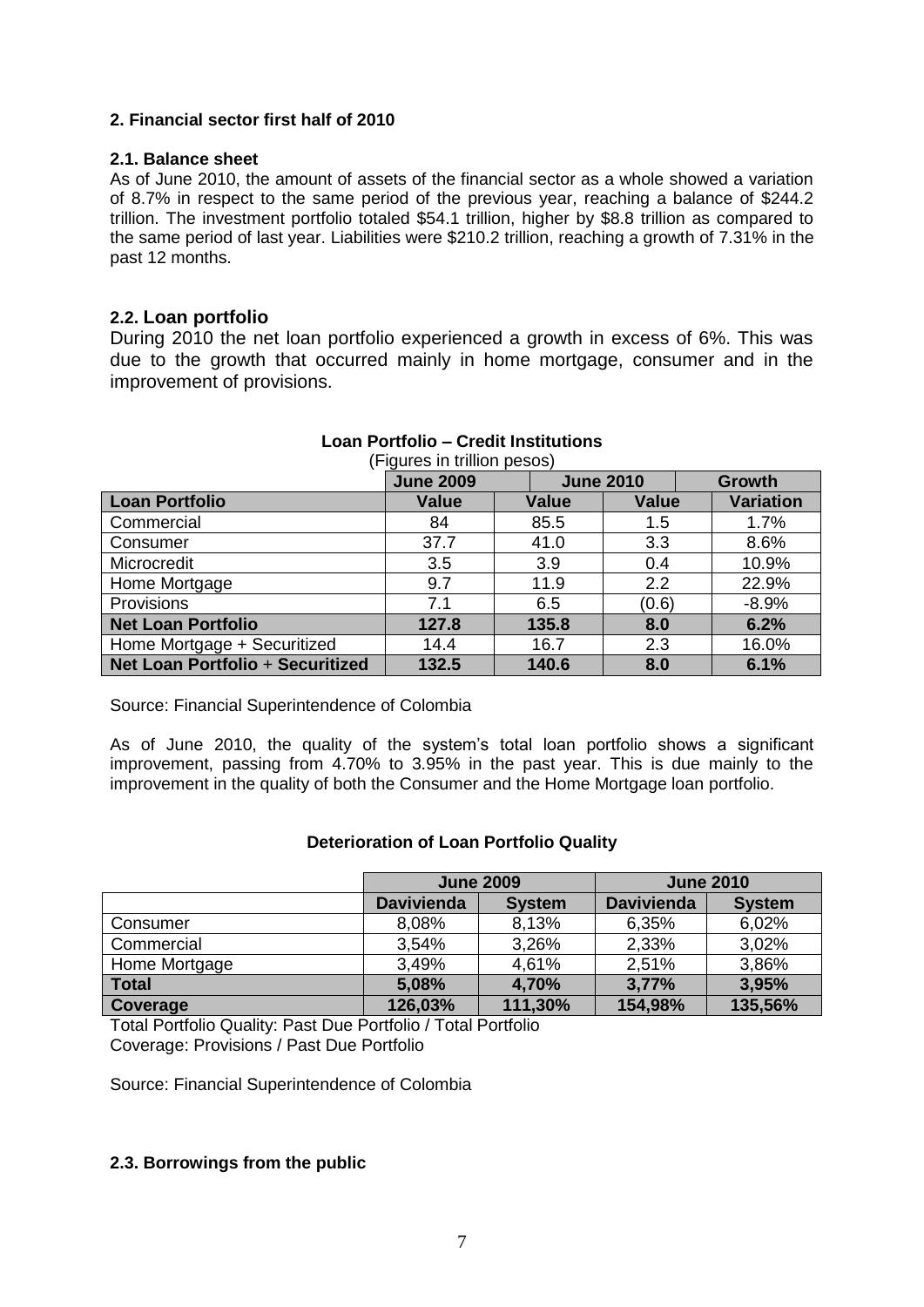The growth in the financial system borrowings was intensified in savings accounts, instrument that now represents 45.3% of deposits.

# **Financial system borrowings**

(Figures in trillion pesos)

|                          | <b>Jun 2009</b> | <b>Jun 2010</b> | <b>Variation</b> |
|--------------------------|-----------------|-----------------|------------------|
| <b>Savings Accounts</b>  | 57,9            | 71,2            | 23%              |
| <b>Checking Accounts</b> | 23,6            | 26,4            | 12,1%            |
| <b>Time Deposits</b>     | 60.7            | 54,5            | $-10,2%$         |
| <b>Total</b>             | 149,4           | 157             | 5,0%             |

Source: Financial Superintendence of Colombia

### **2.4. Equity**

As of June 2010, the equity of the financial system amounted to \$34 trillion, higher by \$5.2 trillion to that of the previous year.

The solvency ratio increased from 13.69% in June 2009 to 14.17% in the same period of 2010.

### **2.5. Results for the period**

The financial sector reports accumulated profits as of June 2010 for \$3 trillion, higher by 13.5% to those reported in the same period last year.

### **3. Mortgage Loans**

### **3.1. Loans to individuals**

Originations of mortgage loans to individuals accumulated as of June 2010 showed a growth of 62.1% as compared to the same period of 2009.

### **Originations of accumulated mortgage loans**

(Figures in billion pesos)

|              | <b>Jan - Jun 2009</b> | <b>Jan - Jun 2010</b> | Growth |
|--------------|-----------------------|-----------------------|--------|
| Individual   | 1.445.6               | 2,344.0               | 62.1%  |
| Subrogations | 354.7                 | 473.9                 | 33.6%  |
| Leasing      | 241.8                 | 365.4                 | 51.1%  |
| <b>Total</b> | 2,042.2               | 3,183.3               | 55.9%  |

Source: Bankers' Association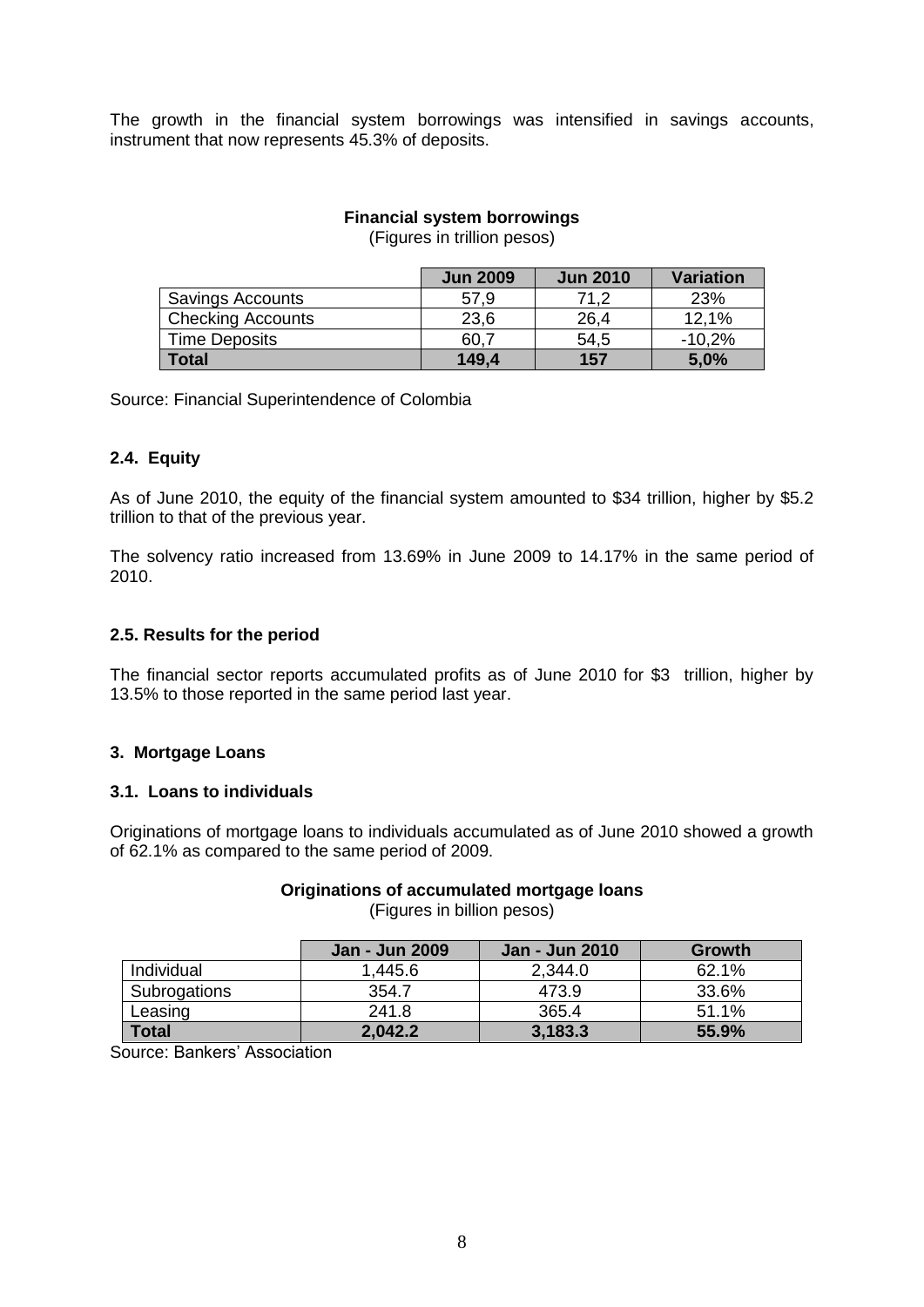### **3.2. Construction licenses**

In June 2010 construction licenses approved increased 12.1% and the new or initiated area obtained as of the Building Census showed an increase of 15.2% as compared to the same period of the previous year.

### **3.3. Constructor loan portfolio**

Constructor loan disbursements as of June 2010 decreased 10.9%, passing from \$1.37 trillion to \$1.22 trillion in respect to the same period of the previous year. Gross constructor loan portfolio decreased 13.8% from \$2.8 trillion in June 2009 to \$2.4 trillion as of June 2010.

### **3.4. Low income housing performance**

The value of individual credits disbursed for the purchase of low income homes increased 27.2%, a result that is explained mainly by the growth of new home loans. In turn, we can say that the percentage of low income housing units financed increased in the first half of 2010 while the percentage of these units completed decreased.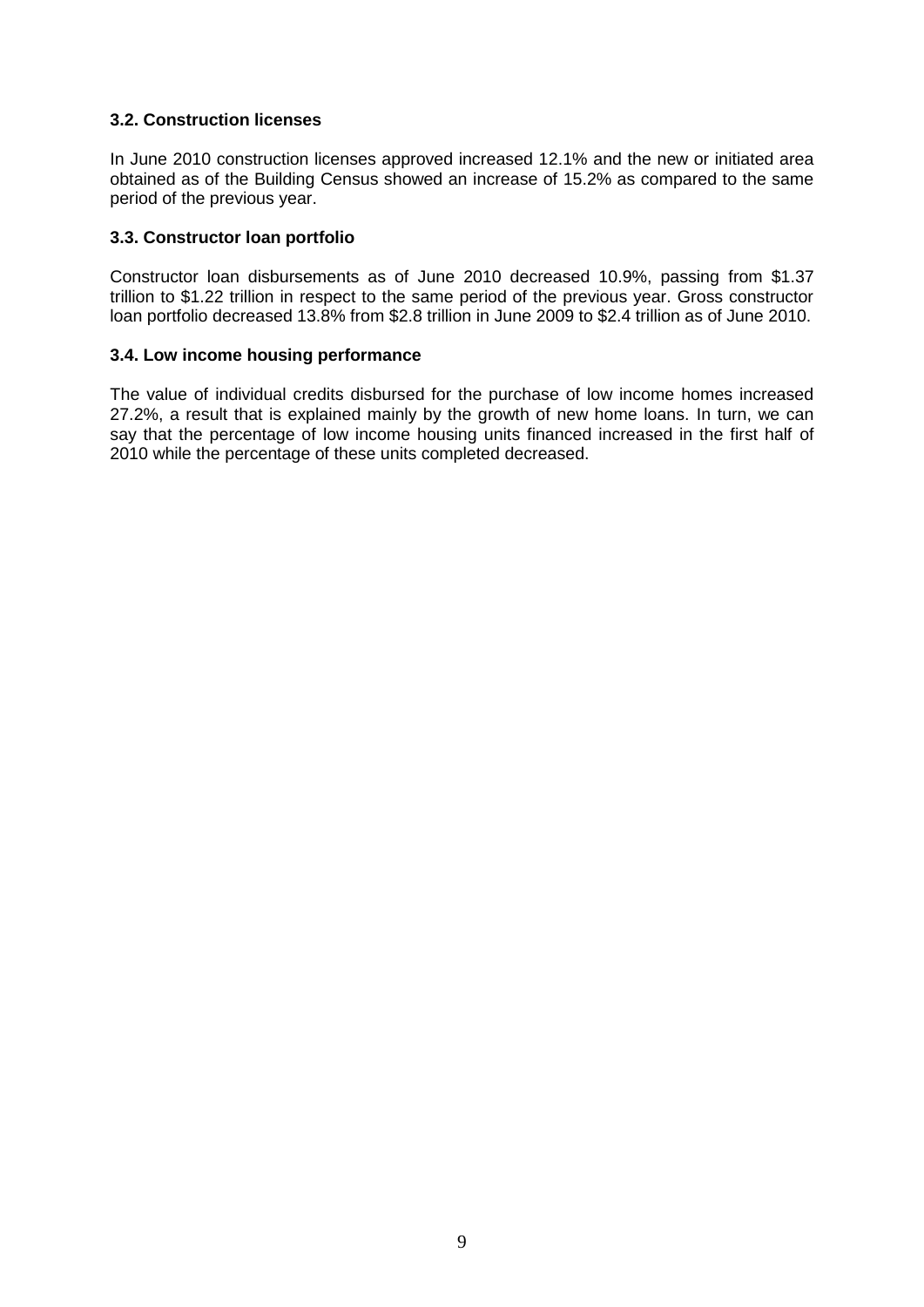### **4. Banco Davivienda**

### **4.1. Issue of Capital in Preferred Shares**

The Bank carried out the process of authorization with the General Stockholders' Meeting and submitted to the Financial Superintendence the request for approval of the issue of 50 million preferred shares with a first issue of 26 million shares.

This will be the first primary issue in the Colombian capital market of Banco Davivienda, whereby it will seek access to funds to consolidate its growth and sustainability.

#### **4.2. Assets analysis and structure**

As of June 2010 the Bank's assets showed a growth of \$3.43 trillion as compared to the same month of 2009, reaching \$25.7 trillion. This growth is driven by the increase of the loan portfolio which now represents 74% of assets.



**Davivienda's assets performance**  (Figures in trillion pesos)

### **4.2.1. Loan portfolio**

As of June 2010 there was a significant increase in the evolution of the loan portfolio, as a result, mainly of the increase in the commercial and home mortgage portfolio.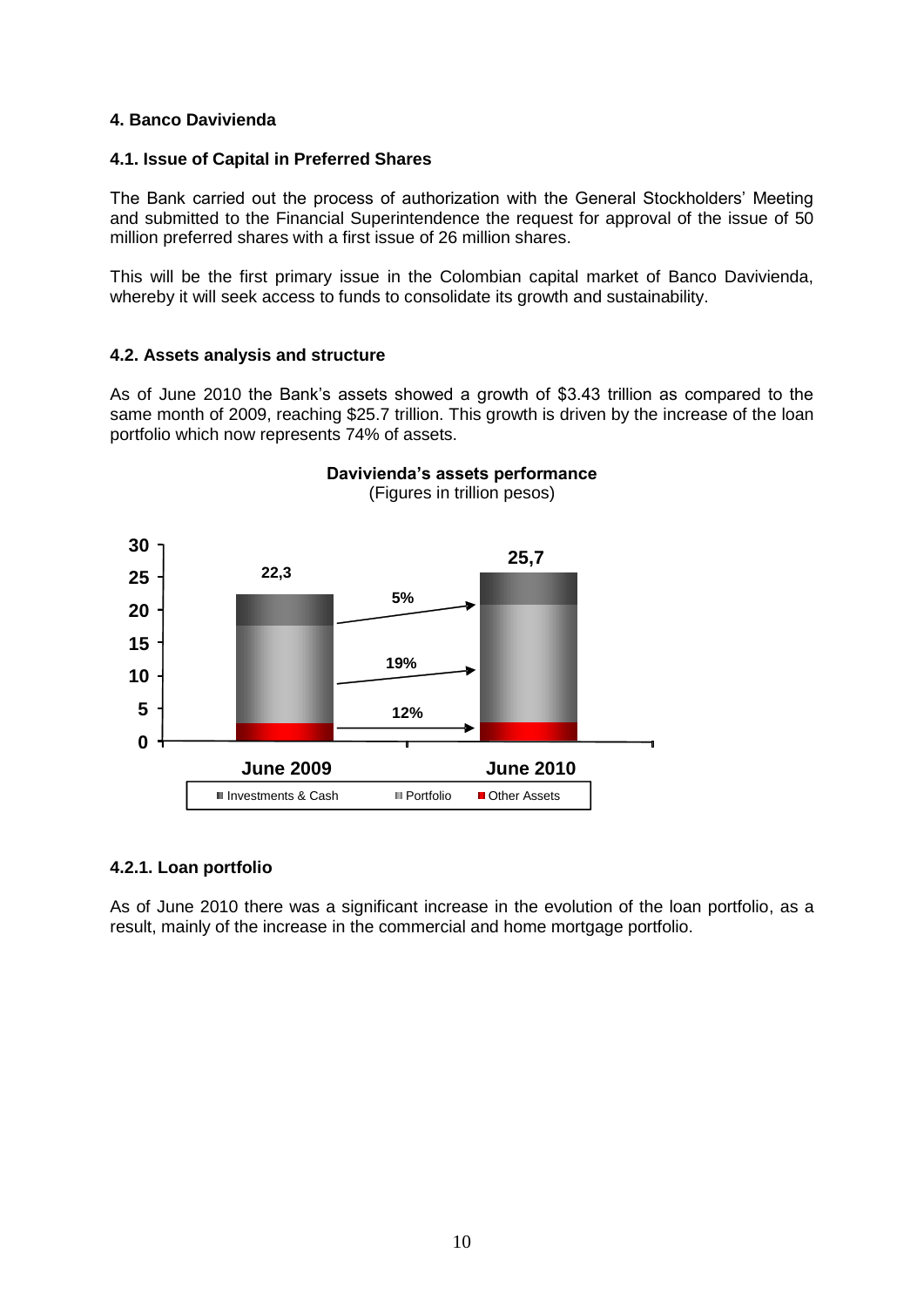# **Banco Davivienda – Total loan portfolio**

(figures in billion pesos)

|                         | <b>June 2009</b> | % Part | <b>June 2010</b> | % Part | <b>Growth</b> |
|-------------------------|------------------|--------|------------------|--------|---------------|
| Home mortgage & leasing | 2.750            | 17%    | 3.646            | 19%    | 33%           |
| Commercial              | 7.853            | 49%    | 8.709            | 46%    | 11%           |
| <b>Credit cards</b>     | 1.453            | 9%     | 1.679            | 9%     | 16%           |
| <b>Vehicles</b>         | 649              | 4%     | 744              | 4%     | 15%           |
| Other personal loans    | 3.312            | 21%    | 4.201            | 22%    | 27%           |
| <b>Total</b>            | 16.016           | 100%   | 18.979           | 100%   | 18%           |

The good performance of the economy added to the preventive measures taken by the Bank since 2008 and some write-down processes supported on the goods results of the Bank, yield quality indicators that are below the system and coverage continues to be above the sector's average.

### **Banco Davivienda – Past due receivables indicator June 2010**

|                   | <b>Quality Indicators</b> |               | <b>Coverage Indicator</b> |               |  |
|-------------------|---------------------------|---------------|---------------------------|---------------|--|
|                   | <b>Davivienda</b>         | <b>System</b> | <b>Davivienda</b>         | <b>System</b> |  |
| <b>Commercial</b> | 2,3%                      | $3.0\%$       | 205,1%                    | 156,7%        |  |
| <b>IConsumer</b>  | 6.3%                      | $6.0\%$       | 129,9%                    | 119,0%        |  |
| Home Mortgage     | 2.5%                      | $3.9\%$       | 97.0%                     | 78.4%         |  |
| <b>Total</b>      | 3,8%                      | 3,9%          | 155,0%                    | 135,6%        |  |

Quality indicator: Past due receivables (over 31 days) / Total Coverage indicator: Provisions /Past due Receivables (over 31 days)

## **4.3. Liabilities analysis and structure**

As of June 2010, Bank liabilities showed a growth of \$3.01 trillion as compared to those recorded as of the same date in 2009.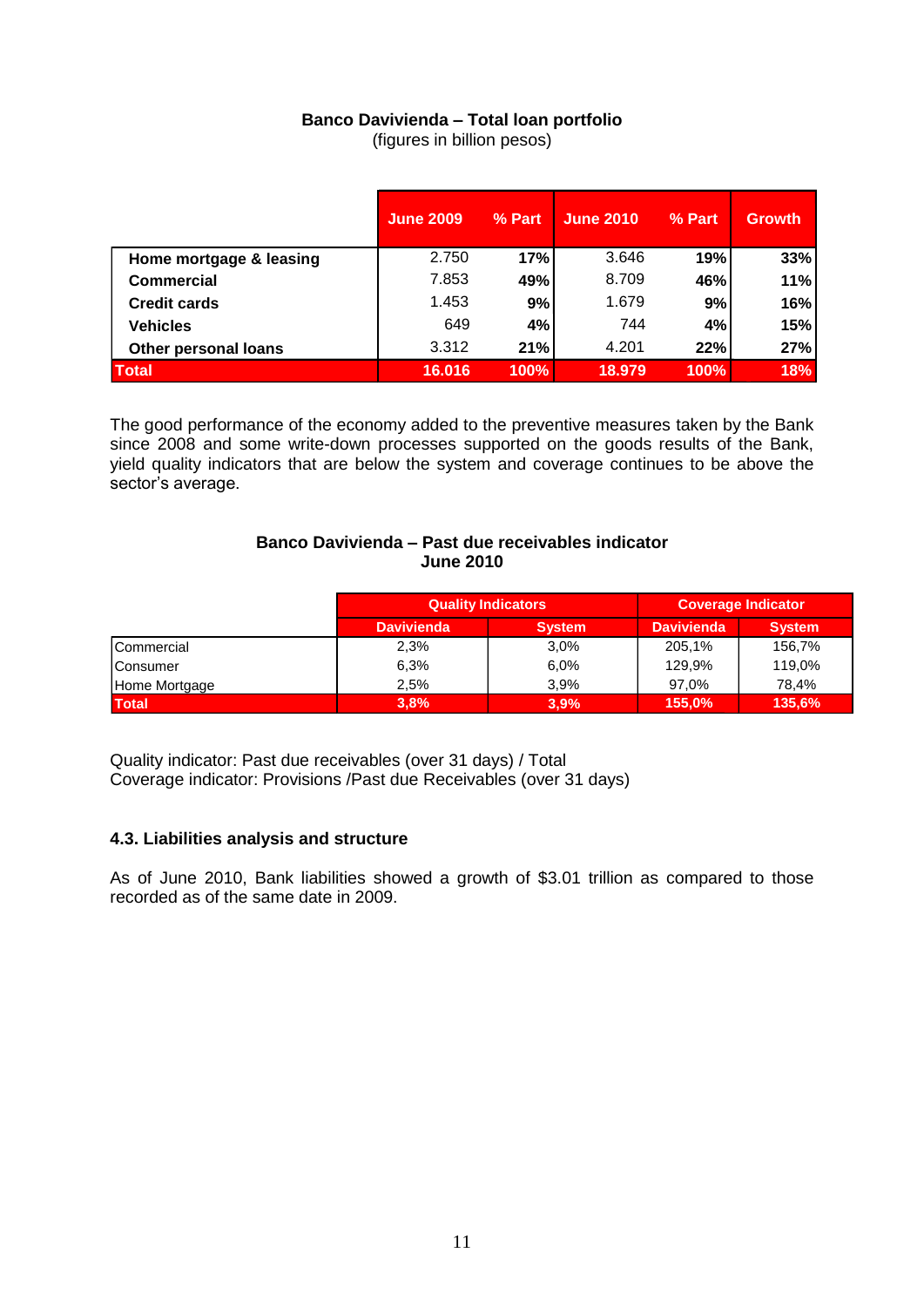

#### **Banco Davivienda – Liabilities performance** (Figures in trillion pesos)

## **4.4. Borrowings from the public and bonds**

The traditional borrowings instrument showing the highest growth in the past 12 months in the Bank were bond issues, with 76%. Also outstanding is the growth in accounts.

|                                   | June 2009 Partic. June 2010 Partic. Growth |      |        |      |     |
|-----------------------------------|--------------------------------------------|------|--------|------|-----|
| <b>Savings Accounts</b>           | 7,206                                      | 47%  | 8.477  | 50%  | 18% |
| <b>Checking Accounts</b>          | 2,197                                      | 14%  | 2,655  | 16%  | 21% |
| <b>Certificates</b>               | 5,853                                      | 38%  | 5,881  | 35%  | 0%  |
| <b>Bonds</b>                      | 1,397                                      | 9%   | 2,462  | 14%  | 76% |
| <b>Borrowings from the Public</b> | <b>15,256</b>                              | 100% | 17.014 | 100% | 12% |

#### **Banco Davivienda - Borrowing instruments** (Figures in billion pesos)

## **4.5. Equity structure**

The Bank's equity closed as of June 2010 at \$2.9 trillion, \$434 billion more than as of June 2009.

As of June 2010 the qualifying capital amounted to \$2.99 trillion, while assets weighted by risk level added up to \$21.3 trillion. Together, these figures indicate a Bank's solvency ratio (qualifying capital / assets weighted by risk plus market risk) of 13.25%.

### **4.6. Income Statement**

Results as of June 2010 amounted to \$246,832 million. These represent an increase of 10.1% as compared to the results of 2009.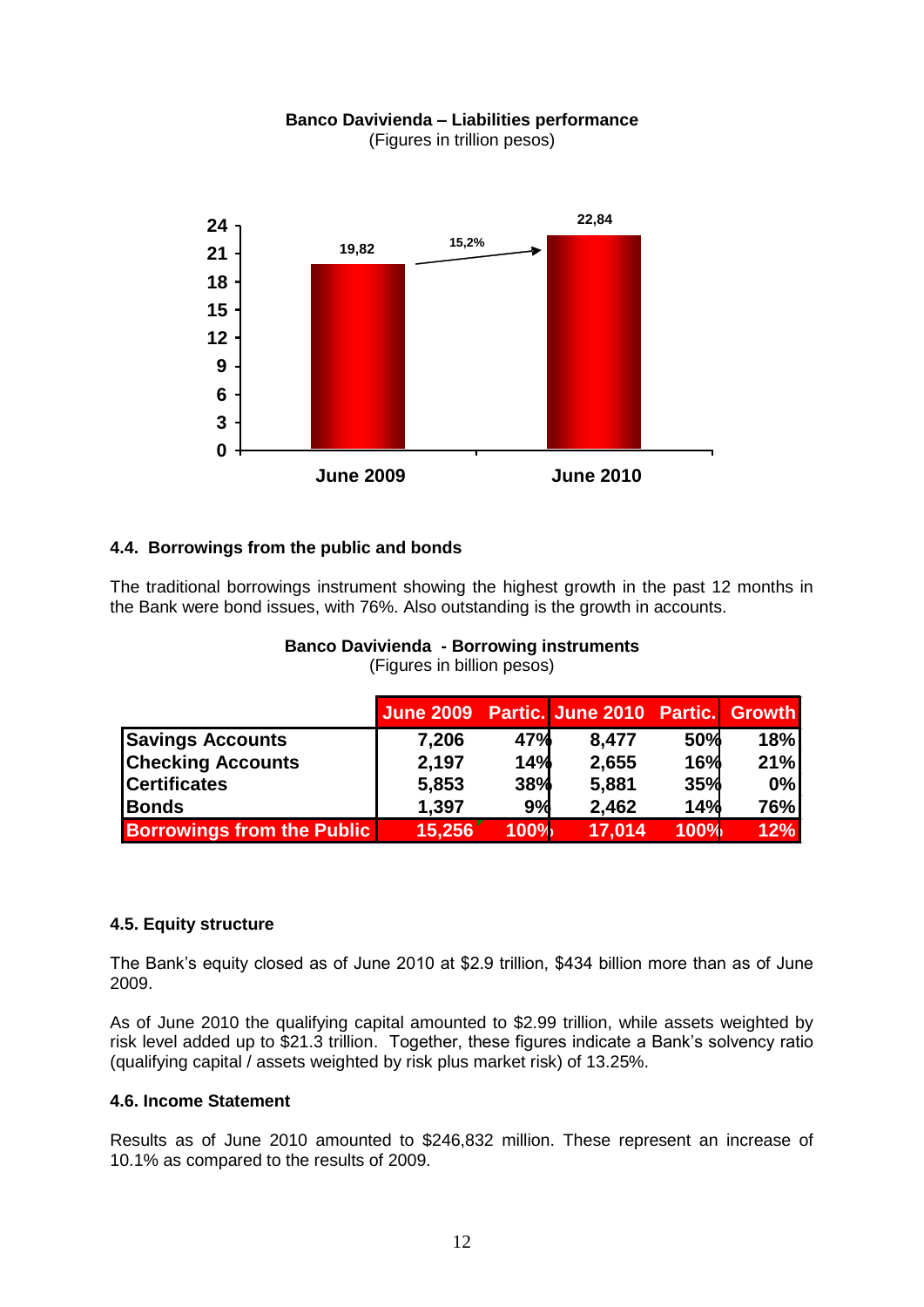## **Banco Davivienda - Results as of June 2010**

|                              | <b>Jun 2009</b> | <b>Jun 2010</b> | <b>Growth</b> |          |
|------------------------------|-----------------|-----------------|---------------|----------|
| <b>Financial Revenues</b>    | 1.446.795       | 1.245.893       | (200.902)     | $-13,9%$ |
| <b>Financial Expenses</b>    | 538.010         | 375.468         | (162.542)     | $-30,2%$ |
| <b>Intermediation Profit</b> | 908.785         | 870.425         | (38.360)      | $-4,2%$  |
| <b>Operating Expenses</b>    | 530.583         | 631.870         | 101.287       | 19,1%    |
| Income for Services          | 311.917         | 311.917         |               | 0,0%     |
| <b>Operating Profit</b>      | 690.119         | 550.472         | (139.646)     | $-20,2%$ |
| Provisions, Taxes & Other    | 465.852         | 303.640         | (162.212)     | $-34,8%$ |
| <b>Net Profit</b>            | 224.266         | 246.832         | 22.566        | 10,1%    |

(figures in million pesos)

## **4.7. Affiliates' performance**

### **4.7.1. Bancafé Panama**

During 2010, there was a growth of 23.3% in assets and of 35.6& in profits driven maybe by the growth of the loan portfolio.

### (Figures in million U.S. dollars)

|                |                 |                 |                             | <b>Growth</b> |
|----------------|-----------------|-----------------|-----------------------------|---------------|
|                | <b>Jun 2009</b> | <b>Jun 2010</b> | <i><u><b>I</b>Value</u></i> | $\frac{9}{6}$ |
| Assets         | 425             | 524             | 99                          | 23.3%         |
| Liabilities    | 364             | 449             | 85                          | 23.3%         |
| Equity         | 61              | 76              | 14                          | 23.4%         |
| <b>Profits</b> | 5.3             | 7.2             | 1.9                         | 35.6%         |

### **4.7.2. Bancafé International**

The Financial Superintendence of Colombia approved, on October 15, 2009, the conversion from an Edge Act Corporation (Bancafe International) into an International Branch of Banco Davivienda. Additionally, the Office of Financial Regulation (OFR) approved the same conversion on August 9, 2010. For the second half of 2010 the approval from the FRB is expected.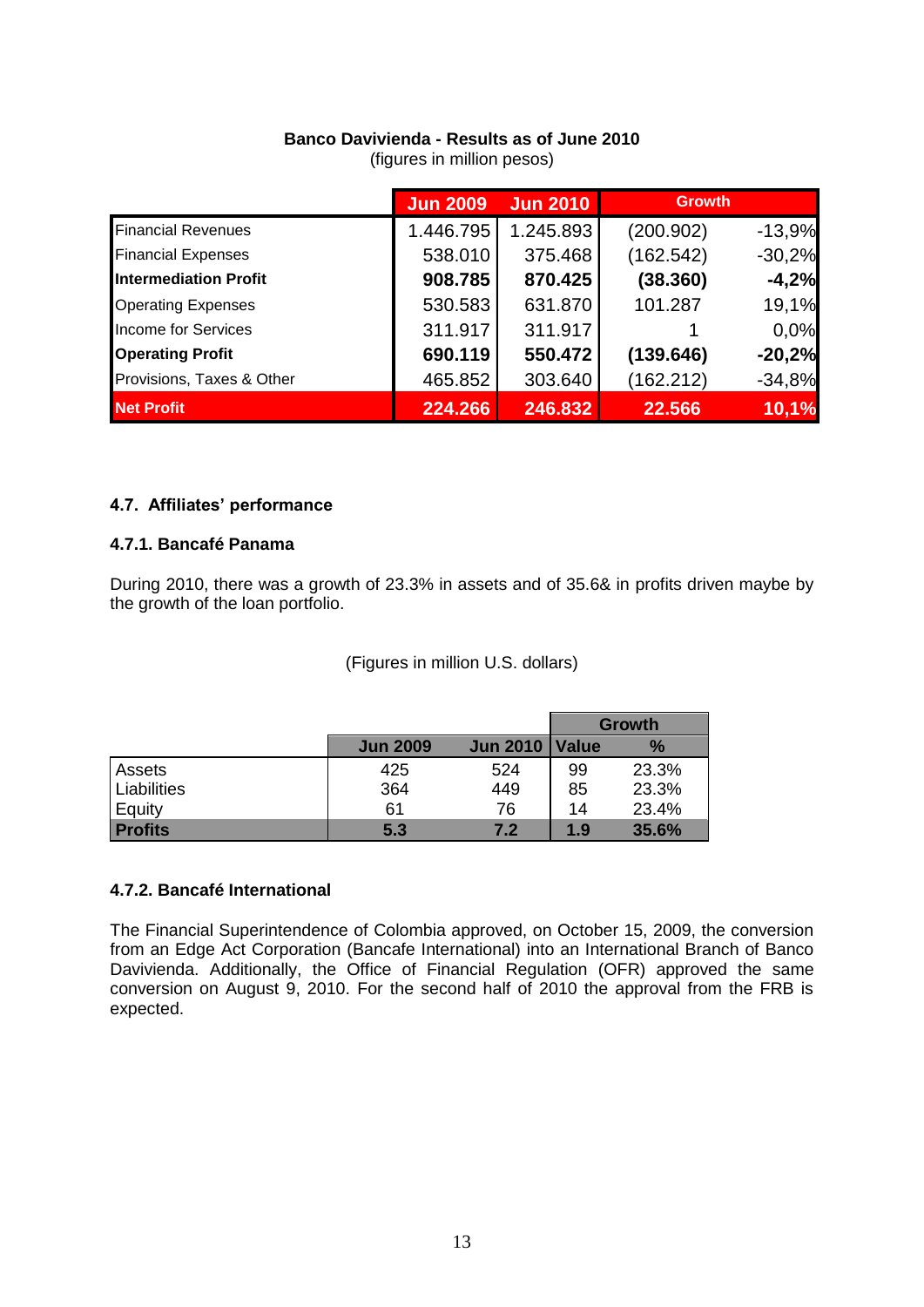|  |  |  |  | (figures in million U.S. dollars) |
|--|--|--|--|-----------------------------------|
|--|--|--|--|-----------------------------------|

|                |                 |                 | Growth       |                  |
|----------------|-----------------|-----------------|--------------|------------------|
|                | <b>Jun 2009</b> | <b>Jun 2010</b> | <b>Value</b> | <b>Variation</b> |
| Assets         | 123,9           | 111.1           | $-12.8$      | $-10,3%$         |
| Liabilities    | 111.8           | 98,7            | $-13.1$      | $-11,7%$         |
| Equity         | 12,1            | 12,3            | 0,2          | 2,0%             |
| <b>Profits</b> | $-0,24$         | $-0,33$         | $-0,1$       | 40%              |

### **4.7.3. Confinanciera**

After a 2009 of permanent drop in vehicle sales, the first half of 2010 showed better dynamics and especially the month of June marked a new historic record in sales compared to June of previous years, totaling 20,382 units. The new trend experienced an increase in sales of the year to date of 24.5%. The segments of private, commercial cargo vehicles, taxis, SUVs and pickups, showed increases as compared to the previous year; only the passenger segment showed a lower sales data (-9.9%) in the same period.

The above contributed to Confinanciera being able to reverse the decreasing tendency in its loan portfolio balances and started to show positive growth indexes in the past few months. Notwithstanding the foregoing, the entity's assets decreased 2.3% by a reduction in a higher proportion of the company's investments, taking into account that the investment opportunities are less favorable than in the previous year. The results in Portfolio Quality were substantially better passing from 9.12% in December 2009 to 8.26% at the closing of June 2010.

As a result of greater credit dynamics and a better result in past due indexes, the company increased its profits by 25.6% in respect to the same period of 2009 by presenting a favorable balance of \$6,554 million at the closing of June 2010.

|                |                 |                 | <b>Growth</b> |                  |
|----------------|-----------------|-----------------|---------------|------------------|
|                | <b>Jun 2009</b> | <b>Jun 2010</b> | <b>Value</b>  | <b>Variation</b> |
| Assets         | 433,407         | 423.393         | $-10.014$     | $-2.3%$          |
| Liabilities    | 374.194         | 361.901         | $-12.293$     | $-3.3%$          |
| Equity         | 59.212          | 61.492          | 2.280         | 3.9%             |
| <b>Profits</b> | 5.219           | 6.554           | 1.335         | 25,6%            |

(figures in million pesos)

### **4.7.4. Fiduciaria Davivienda**

During the year 2010 its profits grew 20%. The initial return on equity was of 38% and the return on assets was of 32%.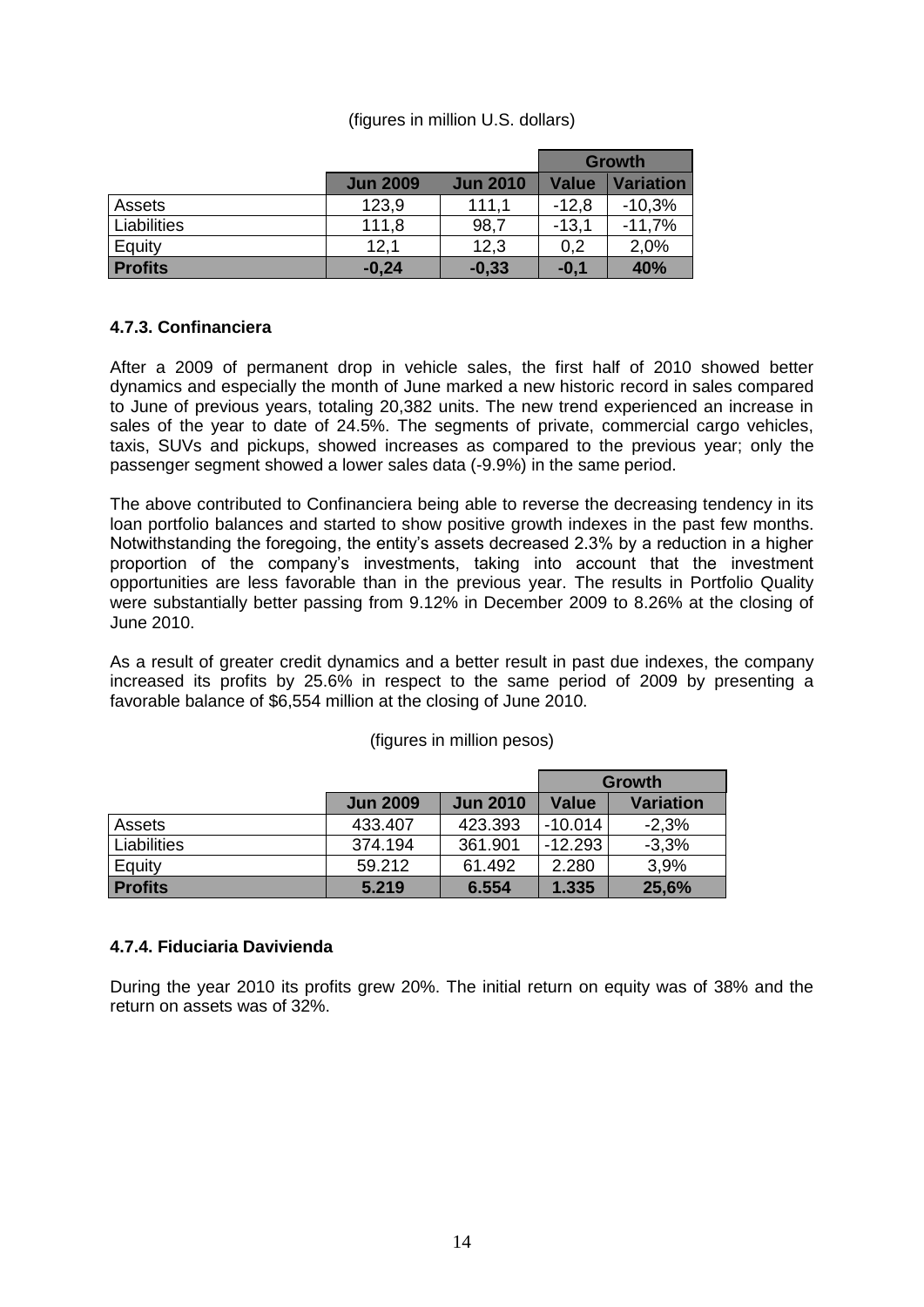### (Figures in million pesos)

|                       |                 |                 | <b>Growth</b> |               |
|-----------------------|-----------------|-----------------|---------------|---------------|
|                       | <b>Jun 2009</b> | <b>Jun 2010</b> | <b>Value</b>  | $\frac{0}{0}$ |
| <b>Assets</b>         | 44,085          | 50,904          | 6,819         | 15%           |
| Liabilities           | 5,113           | 6,443           | 1,330         | 26%           |
| Equity                | 38,971          | 44,461          | 5,489         | 14%           |
| Administered Assets * | 1,375,471       | 1,871,707       | 496,236       | 36%           |
| <b>Profits</b>        | 6,301           | 7,569           | 1,269         | 20%           |

\* Includes Consortiums

During the first half of the year this entity received the Collective Portfolio of Rentacafe. The assets administered grew 36%; the largest part is represented by investment trusts: Superior Collective Portfolio and collective portfolios with permanence agreement. Outstanding is the Pension Fund Dafuturo with a growth of 21% as of June 2010 in respect to the same period of 2009.

### **4.7.5. Fiduciaria Fiducafé**

During 2010, the total business administered directly by the Fiduciaria amounted to \$6 trillion, with a positive variation of 3.9% as of June 2010. Of the total business, pension trusts had a participation of 79.2%, followed by the administration and payment trusts with 13.1% and guarantee and payment sources with 3.9%. The Cartera Colectiva Abierta (CCA) Rentacafe, was transferred mostly to Fidudavivienda closing with \$178,763 million in June 2010. In turn, in the first half of 2010 the operation of the (CCA) Rentaliquida was initiated, which administered amount as of June 30, 2010 is of \$22,750 million.

(Figures in million pesos)

|                       |                 |                 | <b>Growth</b> |               |
|-----------------------|-----------------|-----------------|---------------|---------------|
|                       | <b>Jun 2009</b> | <b>Jun 2010</b> | <b>Value</b>  | $\frac{0}{0}$ |
| Assets                | 63.640          | 74.374          | 10.734        | 16,9%         |
| Liabilities           | 8.708           | 8.245           | $-462,3$      | $-5,3%$       |
| Equity                | 54.932          | 66.128          | 11.196        | 20,4%         |
| Administered Assets * | 5.765.392       | 5.987.871       | 222.479       | 3.9%          |
| <b>Profits</b>        | 8.012,1         | 4.115           | $-3.897,2$    | $-48.6%$      |

\* Includes Consortiums

#### **4.7.6. Davivalores**

During the first half of 2010, profits decreased 68.7%. This drop is the results of an income reduction as compared to the previous year, mainly by the reduction in the commissions obtained by primary placements.

(Figures in million pesos)

|               |                 |                 | Growth       |                  |
|---------------|-----------------|-----------------|--------------|------------------|
|               | <b>Jun 2009</b> | <b>Jun 2010</b> | <b>Value</b> | <b>Variation</b> |
| <b>Assets</b> | 9.311           | 10.330          | 1.019        | 10,9%            |
| Liabilities   | 682             | 436             | $-245.9$     | $-36.1%$         |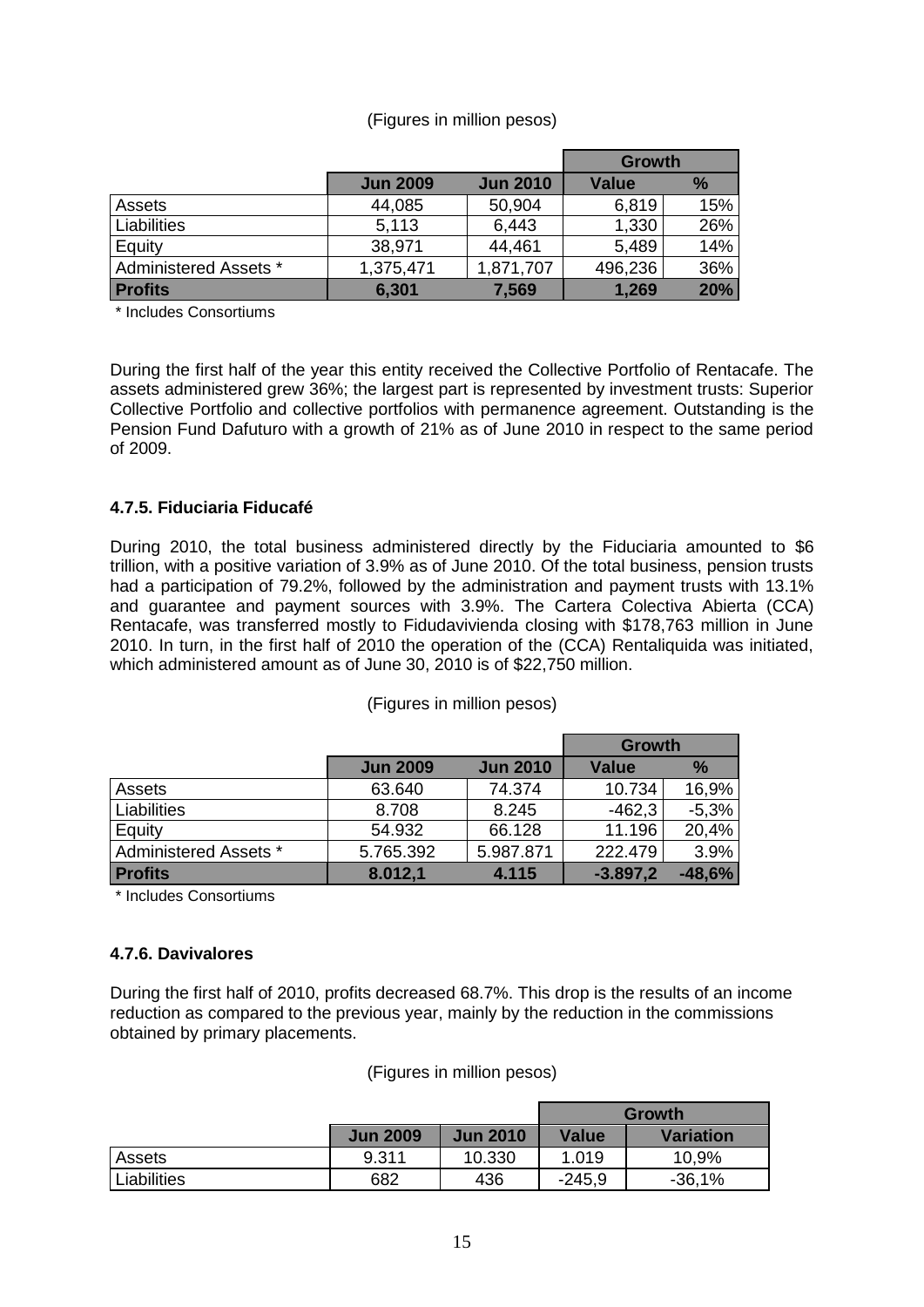| Equity         | 8.629 | 9.894 | .265   | 7%<br>14.7 |
|----------------|-------|-------|--------|------------|
| <b>Profits</b> | 837,9 | 262,2 | 7373.L | 7%<br>-00. |

### **4.8. Risk analysis**

The risk management and administration at Banco Davivienda and the Bolivar Group is carried out through a strategy of synergy between the companies, consolidating a risk area for all companies which optimizes the technological academic resources for the development of measurement, analysis and control tools of the risks assumed. In Note 32 to the Financial Statements are included the detailed indicators for each of them.

## **4.9. Credit Risk Administration System (SARC)**

The Bank has continued working in an adjustment process of the expected loss estimation models. A summary of these models is found in Note 32 to the Financial Statements. The provisions of Davivienda loan portfolio amounted to \$1.1 trillion at the closing of June 2010, covering 143% of the unproductive portfolio rated C,D,E.

### **4.10. Market risk**

The Bank's Treasury performs in accordance with the guidelines and strategies defined by the Board of Directors, the Asset and Liability Management Committee and the Financial and Investment Risk Committee. The control of value creation of the different lines of business and/or portfolios is exercised by the Financial Risk Area as well as the identification, measurement and monitoring of the market risk. As of June 30, 2010 the statutory risk value (VeR), calculated as per the methodology described in chapter XXI of the Basic, Accounting and Financial Circular (External Circular 100 of 1995) from the Financial Superintendence of Colombia was of US \$119.4 million. The summary of the internal model used to calculate the value at risk is found in Note 32 to the Financial Statements, as well as the major results of the standard methodology.

### **4.11. Liquidity risk**

For measuring the liquidity risk the guidelines established in Chapter VI of the Basic, Accounting and Financial Circular (External Circular 100 of 1995) issued by the Financial Superintendence of Colombia are applied, which establish the Rules Related to the Liquidity Risk Administration System, and defines the Liquidity Risk Indicator (IRL), which as of June 30, 2010 was of \$2.5 trillion. The guidelines of the Liquidity Risk Administration System (SARL) are explained in Note 32 of the Financial Statements.

## **4.12. Operational Risk Administration System (SARO)**

### **Evolution of the Bank's Operational Risk Administration System**

Pursuant to the provisions of External Circular 041 of 2007, issued by the Financial Superintendence of Colombia, the Bank has implemented an Operational Risk Management System (SARO).

This system permits to identify the risks in each process carried out in the Bank, measure their critical extent, evaluate the quality and effectiveness of controls and make sure, through actions plans, that the risk profile and the possible exposure to losses by the Bank is duly controlled.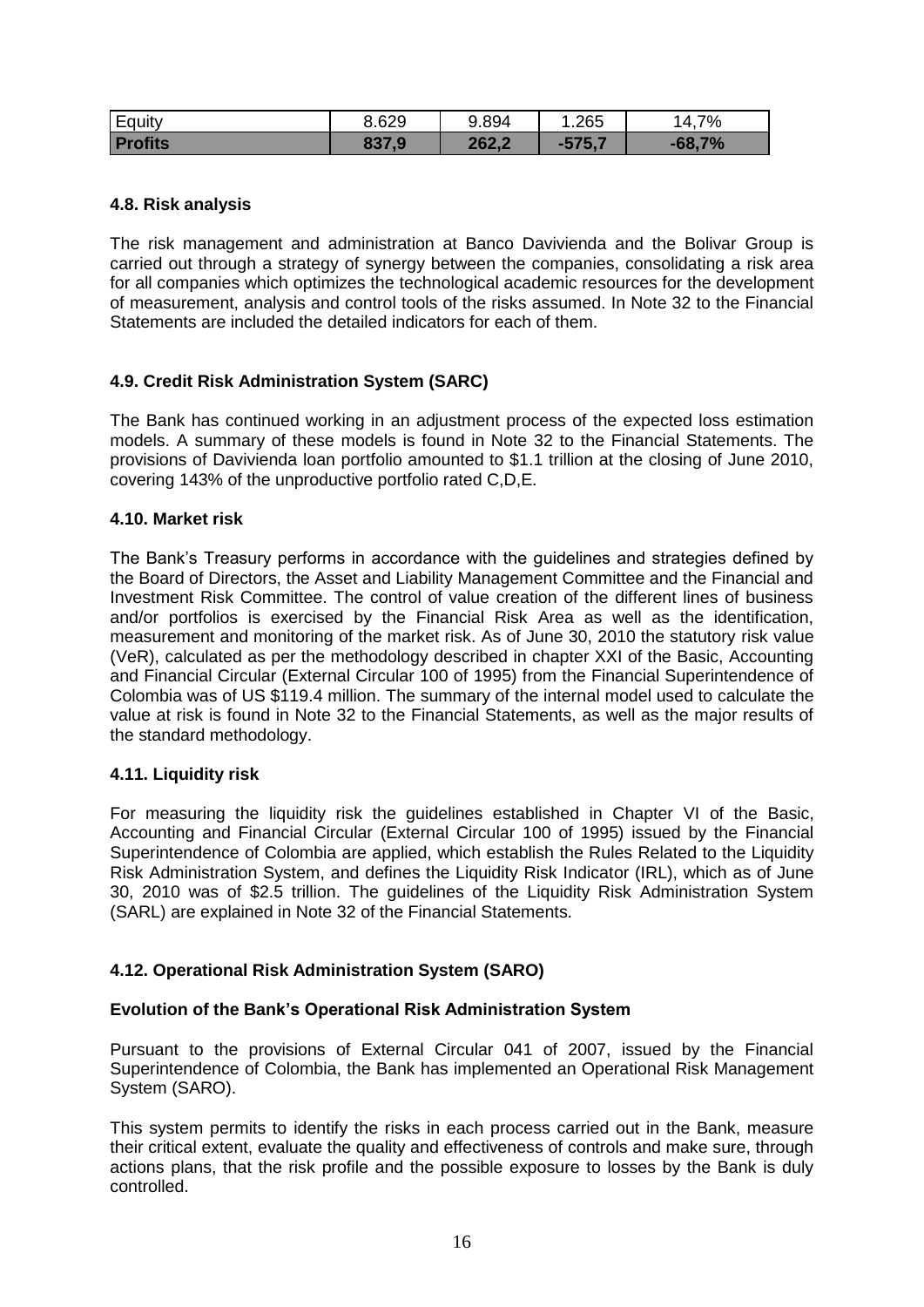As observed in the graph, our residual risk profile permits to evidence the effective control of inherent risks rated as critical and high through action plans generated in the corresponding areas; in this manner, the bank continues to identify, assess and mitigate the risks in each one of its processes and areas.



The Risk Self-Evaluation methodologies gave as a result the following Risk Profile:

### **4.13. Administrative aspects**

### **4.13.1. Internal control**

### **Evolution of Internal Control System**

Considering that the Financial Superintendence of Colombia in External Circular 014 of May 19, 2009, modified by External Circular 38 of September 29, 2009, requested compliance with Phase II of Internal Control System. The Chairman of the Board of Directors of Banco Davivienda S.A. and the Legal Representative, made the certification related to:

- 1. Establishment and disclosure of:
	- Politics and procedures for generation, disclosure and custody of the Bank's information.
	- Accounting policies and procedures.  $\bullet$
	- Policies and procedures for technology management.
	- Policies and procedures on control activities.
- 2. The application of policies and procedures referred to by paragraph 1.
- 3. Analysis of accounting information and disclosure systems, as well as the technology that supports them.

It is important to clarify that for the different components, improvement actions were identified, for which work plans have been defined that are underway and are the subject of follow up by the administration and by the different control bodies established.

### **4.13.2. Audit committee**

During the first half of 2010, the Audit Committee, in fulfillment of legal regulations issued by the Financial Superintendence and the Audit Committee Regulations adopted by the Board of Directors of the Bank, verified the execution of the procedures carried out by the Bank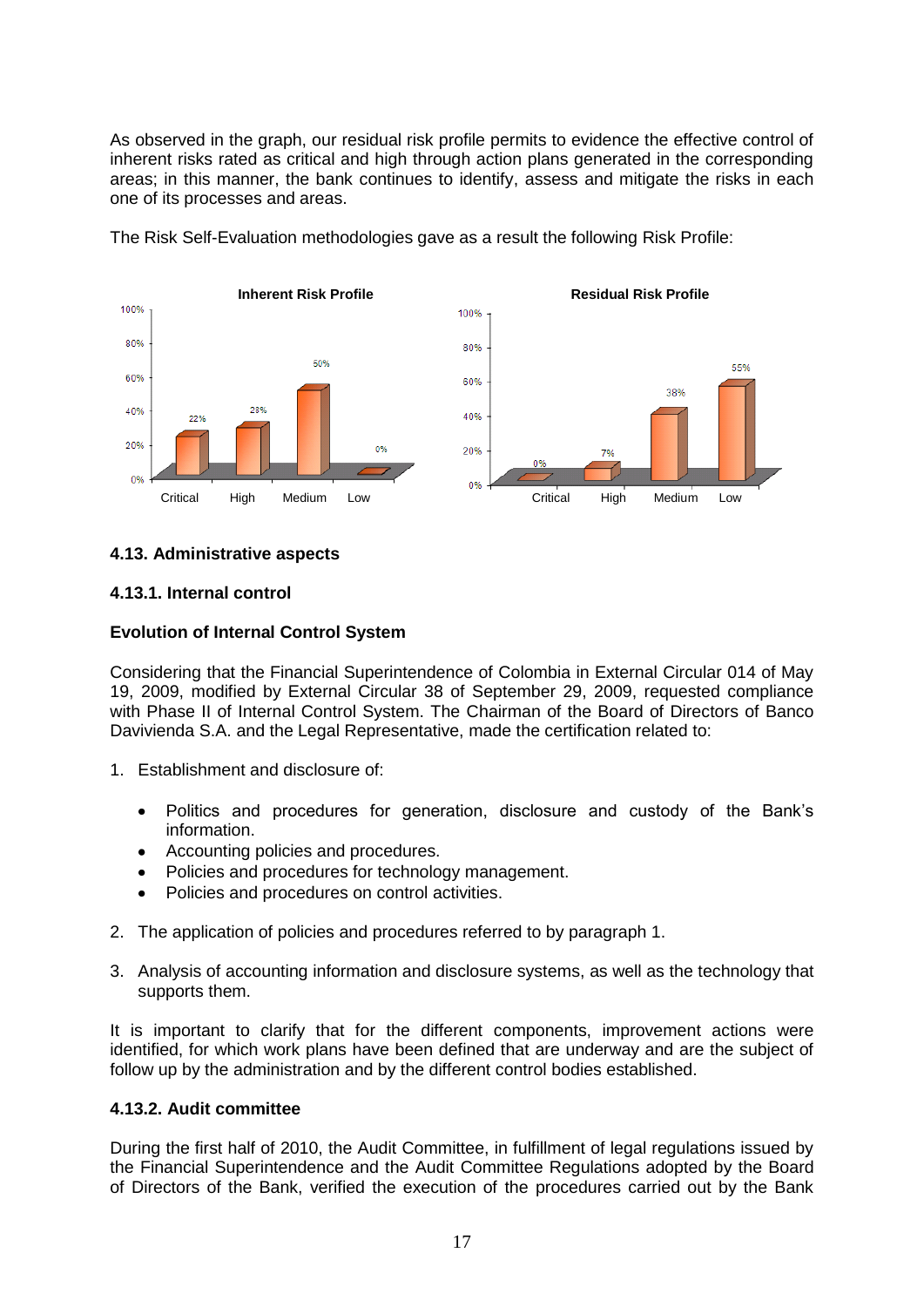Administration in the disclosure of financial information, economic condition and adequate operation of the internal control system, especially the fulfillment of rules of Money Laundering Prevention actions, and made a follow up of same through the analysis of the reports presented by the Statutory Auditor, the Compliance Officer and the Internal Auditor in addition to the analysis of the communications from the Financial Superintendence.

The members of the Audit Committee consider that the internal control system of the Bank has been adequate and satisfactory, and that the actions carried out by the various areas are in conformity with the policies defined by the Bank and the regulations in effect and that, for that reason, there are no deficiencies that affect the quality and transparency of the financial information that is reflected in the financial statements evaluated at the closing of each accounting period, reflecting the actual economic situation of the Bank.

### **4.13.3. Money Laundering and Terrorism Financing Risk Administration System (SARLAFT)**

As an integral part of the Money Laundering and Terrorism Financing Risk Administration System –SARLAFT- activities were carried out in accordance with the plan established for the first half of 2010.

Among the different functions and tasks performed, we consider relevant to underline:

- Presentation to the Board of Directors of the Compliance Officer reports corresponding to the first and second quarter.
- The training plan on Money Laundering and Terrorism Financing Prevention to Davivienda employees was continued.
- Presentation of mandatory reports to the Financial Information and Analysis Unit (UIAF), according to regulations in effect.
- Constant follow up and monitoring of operations carried out by Bank customers.
- Similarly, cooperation was provided with the answer of all requirements to control and monitoring entities.
- Within risk management actions, the administration of the implemented system was continued, carrying out the identification, measurement and follow up of the risks under the parameters established by the model adopted that covers the customer, product and entity matrices. As a result of this, it was found that Davivienda's SARLAFT risk is at a low exposure level.

## **4.13.4. Legal situation**

·

The Bank currently does not have any processes against it that would affect its solvency situation or stability. The most important processes are listed in Note 19 of the Financial Statements.

### **4.13.5. Administrative situation**

As of June 2010 the Bank has 9,182 employment positions under an indefinite term agreement, 63 at fixed term, 364 in training and 419 part time employees, for a total of 10,028.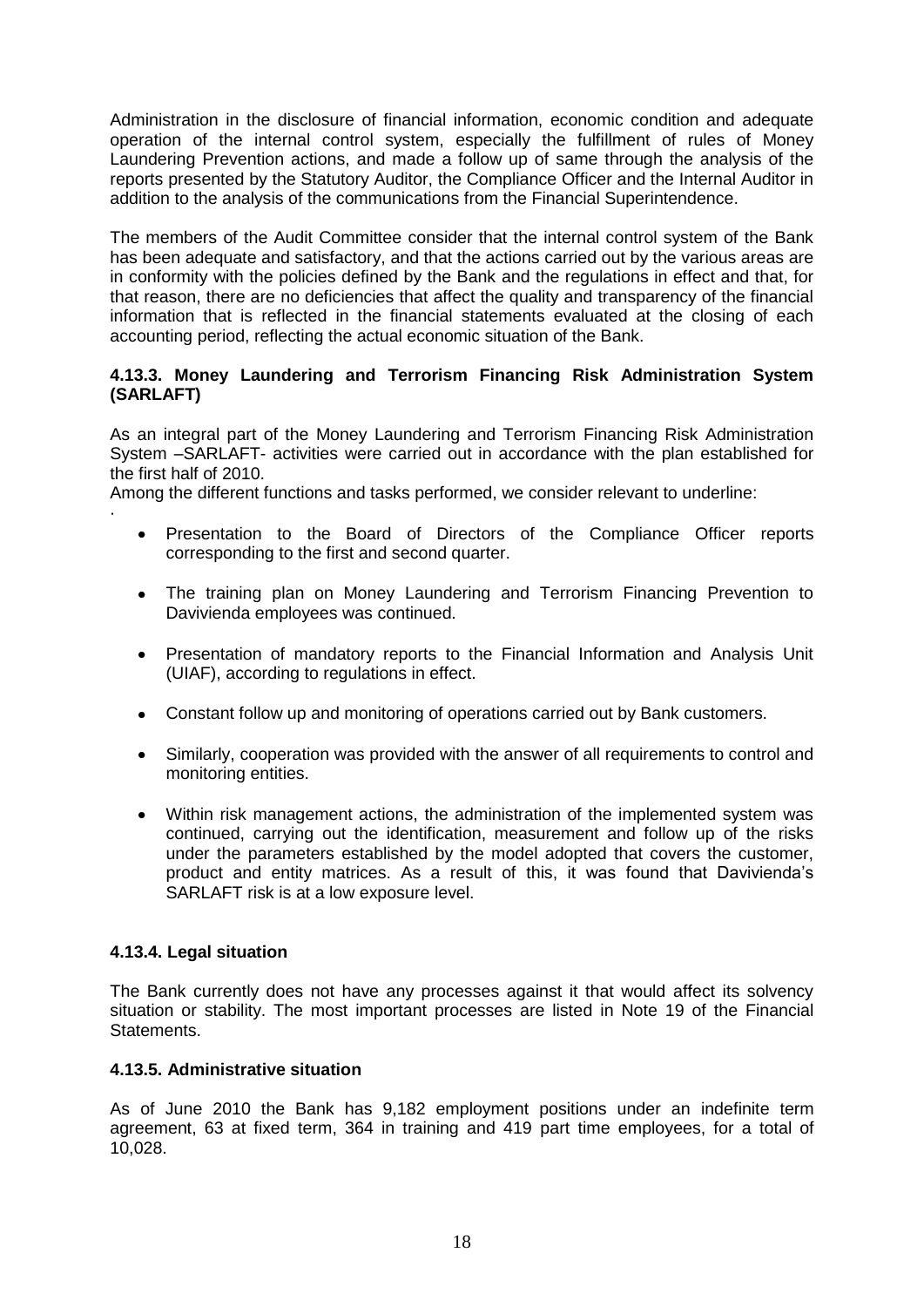### **4.13.6. Intellectual property and copyrights**

Davivienda has established internally awareness programs to its employees, in order to achieve, through self-regulation, the compliance with the Intellectual Property and Copyrights rules. Additionally, these programs are reinforced by periodical Audit visits to the different areas of the Bank, in order to evaluate, among others, this issue.

### **4.13.7. Operations with partners and administrators**

The operations carried out by Banco Davivienda with its partners and administrators conform to the entity's general policies. These operations are detailed in Note 31 to the Financial Statements.

Credits and deposits with related parties (shareholders, Board members, administrators and other related parties) amount to \$271,723 and \$355.578 million, respectively.

For attendance to the Board of Directors meetings, fees and commissions were paid to its members and advisors for \$211 million.

### **4.13.8. Intensity of business group relations**

Traditionally Banco Davivienda maintains business relations with companies of the same group, seeking a greater joint efficiency through the specialization of each company in those tasks in which they have competitive advantages.

Following is a summary of the major operations with related parties as of June 30, 2009, the detail of which is shown in Note 31 to the Financial Statements:

(Figures in million pesos)

| Assets          | 1,760,846 |
|-----------------|-----------|
| Liabilities     | 950,742   |
| Income          | 123,355   |
| <b>Expenses</b> | 49,930    |

There were no significant operations completed during the period ended on June 30, 2010 between Banco Davivienda and other entities by influence or in the interest of Sociedades Bolivar S.A., or between Sociedades Bolivar S.A. and other entities in the interest of Davivienda.

There were no major decisions made by Banco Davivienda or not made by influence or in the interest of Sociedades Bolivar S.A., or decisions made or not made by Sociedades Bolivar S.A. in the interest the Bank.

#### **4.13.9. Expenses of company directors**

Disbursements made to directors amount to \$3,387 million.

#### **4.13.10. Expenses of related advisors or managers**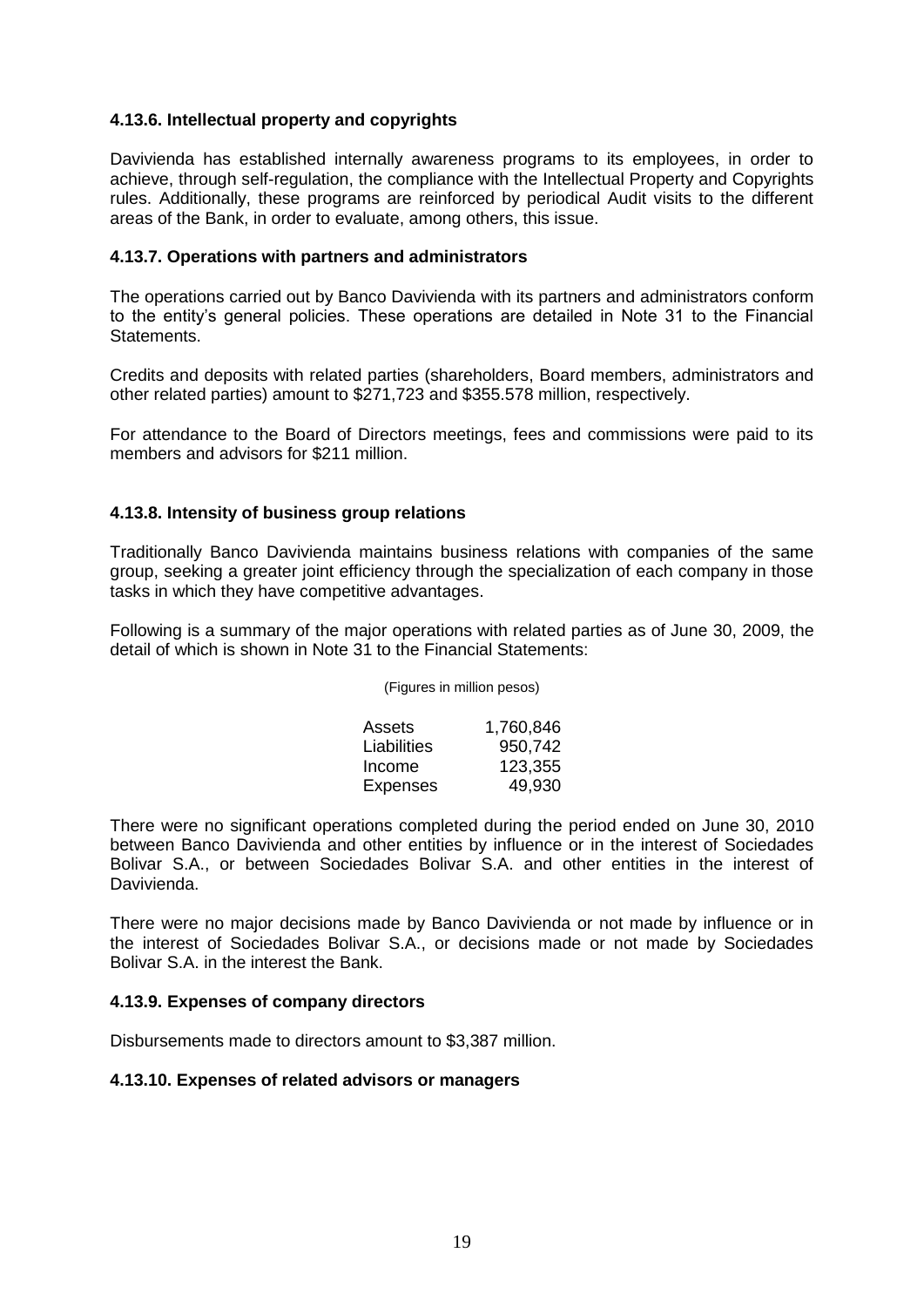Disbursements to advisors and managers are listed below:

(Figures in million pesos)

Board of Directors Fees \$118

### **4.13.11. Donations**

During the first half of 2010 donations were made for \$2.192 million.

### **4.13.12. Advertising and public relations expenses**

Advertising expenses amount to \$38,576 million and public relations expenses to \$314 million.

#### **4.13.13. Goods held abroad**

Money and other goods of the company held abroad amount to \$77,169 million and obligations in foreign currency to \$1,012,172 million.

#### **4.13.14. National and/or foreign investments**

The detail of investments of equity securities is disclosed in Note 5.9 of the Financial Statements. These amount to \$312,206 million, as follows:

National investments: \$236,386 International investments: \$ 75.820

#### **4.13.15. Foreseeable evolution of Banco Davivienda**

In the second half of 2010 it is expected to complete the migration of customers and applications, finishing the consolidation of the merger with Granbanco. Also, the capitalization of \$400 billion pesos will be made through the primary placement of shares, which will start to be traded in the stock exchange on October  $5<sup>th</sup>$ .

#### **4.13.16. Important events occurred after the end of the period**

By means of Resolution 1515 of July 26, 2010, the Financial Superintendence of Colombia, authorized the registration in the National Register of Securities and Issuers, and the public offer of 50,000,000 of shares with preferential dividend and not entitled to vote of the Bank, which form a part of a share issue and placement program. The first phase was authorized for 26 million shares. Said phase will be placed from August  $9<sup>th</sup>$  through 30<sup>th</sup> and will have a Subscription Price of \$16,129 and the total amount of the issue will be of \$419,355 million pesos.